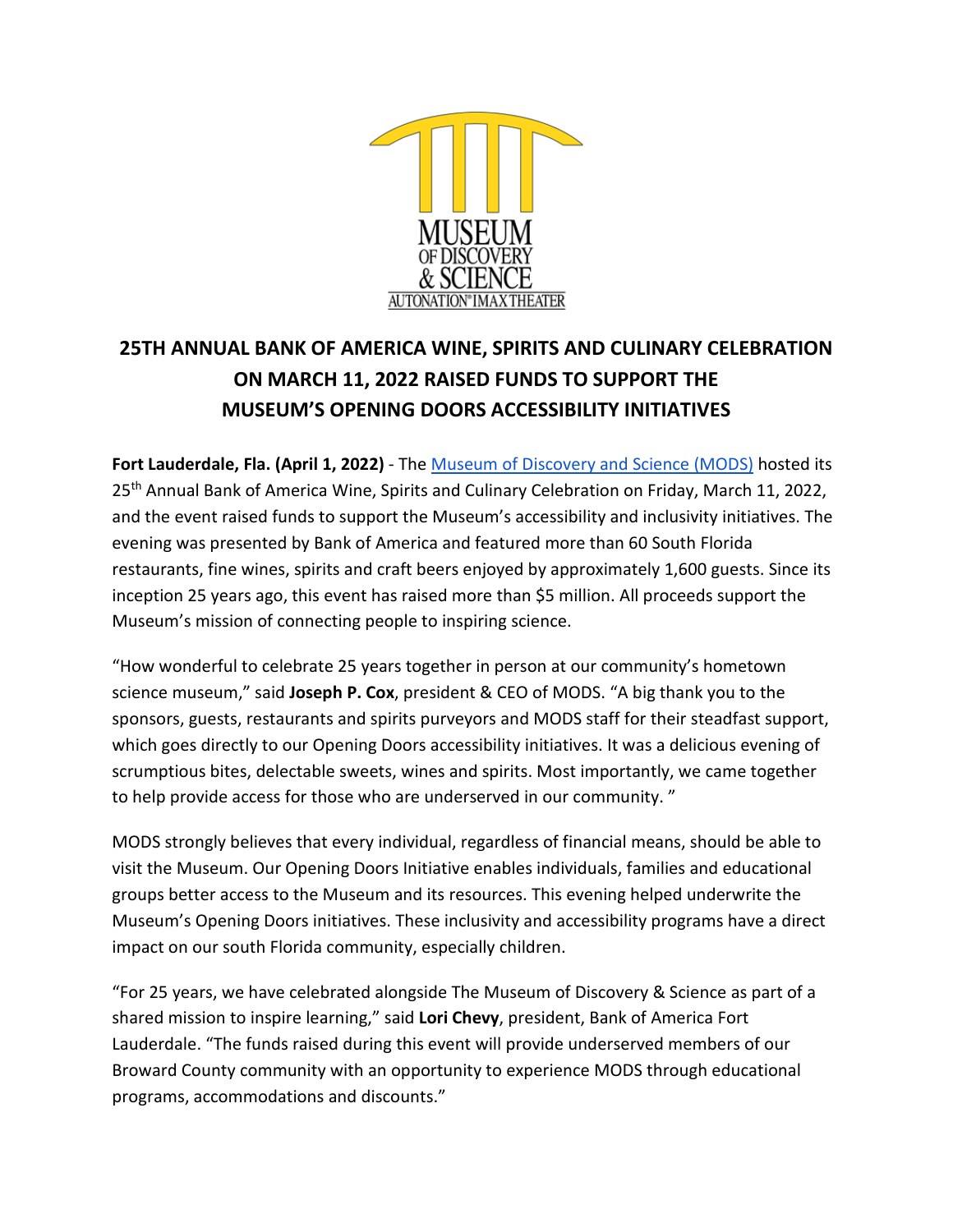The Grand Tasting took place from 6:30 to 9 p.m. and VIP access began at 5:30 p.m. followed by the Afterparty Lounge where guests continued to enjoy additional culinary delights and danced under the Great Gravity Clock. Event highlights included tastings from South Florida's leading restaurants and a vast array of wines and spirits from around the world, courtesy of beverage sponsor Southern Glazer's Wine and Spirits. There was a wide assortment of craft beers to taste in the Outdoor Science Park, great prizes in the silent auction and a complimentary wine glass was provided to every guest.

Guests voted for their favorite restaurants and the 2022 People's Choice Culinary winners were 1<sup>st</sup> place [John Knox Village,](https://johnknoxvillage.com/) 2<sup>nd</sup> place [YOLO](https://yolorestaurant.com/) and 3<sup>rd</sup> place Ten Palms Restaurant at Gulfstream [Park.](https://www.gulfstreampark.com/dining/detail/ten-palms) The Beverage People's Beverage winners were 1st place [Rock N Roll Tequila,](https://rocknrolltequila.com/) 2nd Place [Shaw Ross](https://www.shawross.com/) and 3rd Place [Copper Cane.](https://www.coppercane.com/)

One of the distinguishing features of the Wine, Spirits, and Culinary Celebration is the quality of the restaurants. The event's legendary Grand Tasting featured samplings from beloved local restaurants included the following: Another Fare to Remember, Barbados Tourism Marketing, Boatyard, Bo's Gastro Pub, C.L.A.S.S. Soiree Steakhouse, CrepeMaker, Edible Live Program - Incredible Edible Experience!, Gold Marquess, Healthy Xpress, Hellenic Republic, John Knox Village, Lobster Bar Sea Grille, Nikki's Foods LLC, Noodle Station, Nothing Bundt Cakes, Red Chair Catering, Sistrunk Marketplace, Tasteful Thoughts, Ten Palms Restaurant at Gulfstream Park, The Hollywood Donut Factory, The Ice Butcher, Toro Latin Kitchen, Wild Honey Supper Club, Wild Thyme, YOLO and Zona Fresca.

This year's libations from the event's exclusive sponsor Southern Glazer's Wine and Spirits and an array of craft beers including fan favorites included: American Icon, Bacardi USA, Bang Energy, Barton & Guestier, C Mondavi, Campari, Casa Lumbre, Clip Bandits/ Tequila 512, Constellation Brands, Copper Cane, Delicato Family Vineyards, Enovation Brands, Fifth Generation / Tito's Vodka, Foley Family Wines, Funky Buddha Brewery, FXMUSA, Kill Cliff, Make it Better/ Eleven Vodka, Pali Wine, Palm Bay International, Prestige Wine Imports, PRUSA, Rock N Roll Tequila, Rodney Strong, Royal Wine Company, Shady Distillery, Shaw Ross, Ste Michelle Wine Estates, Tarpon River Brewing and Wagner Family.

Major sponsors of the 25th Annual Wine & Culinary Celebration were: Bank of America, Doubletime Digital, Southern Glazer's Wine & Spirits, Advanced Roofing, Andrew Migliorini, BankUnited, Benedetti Orthodontics, Berkowitz Pollack Brant, BNYMellon, Brown & Brown Insurance, Centuric, Citrix, City Furniture, Colliers International, CTS, Debra Hixon, Elliott Flynn, Ellis Diversified, Inc., Filthy Organics, George Reres Law, P.A., Gold Coast Beverage, Grant Thornton, Greenberg Traurig, Gunster, Hampton by Hilton, Hollie Gray, Jenn & Mike Ring, JM Family Enterprises, Joe Cox & Jeremy Collette, Joe DiMaggio Children's Hospital, JM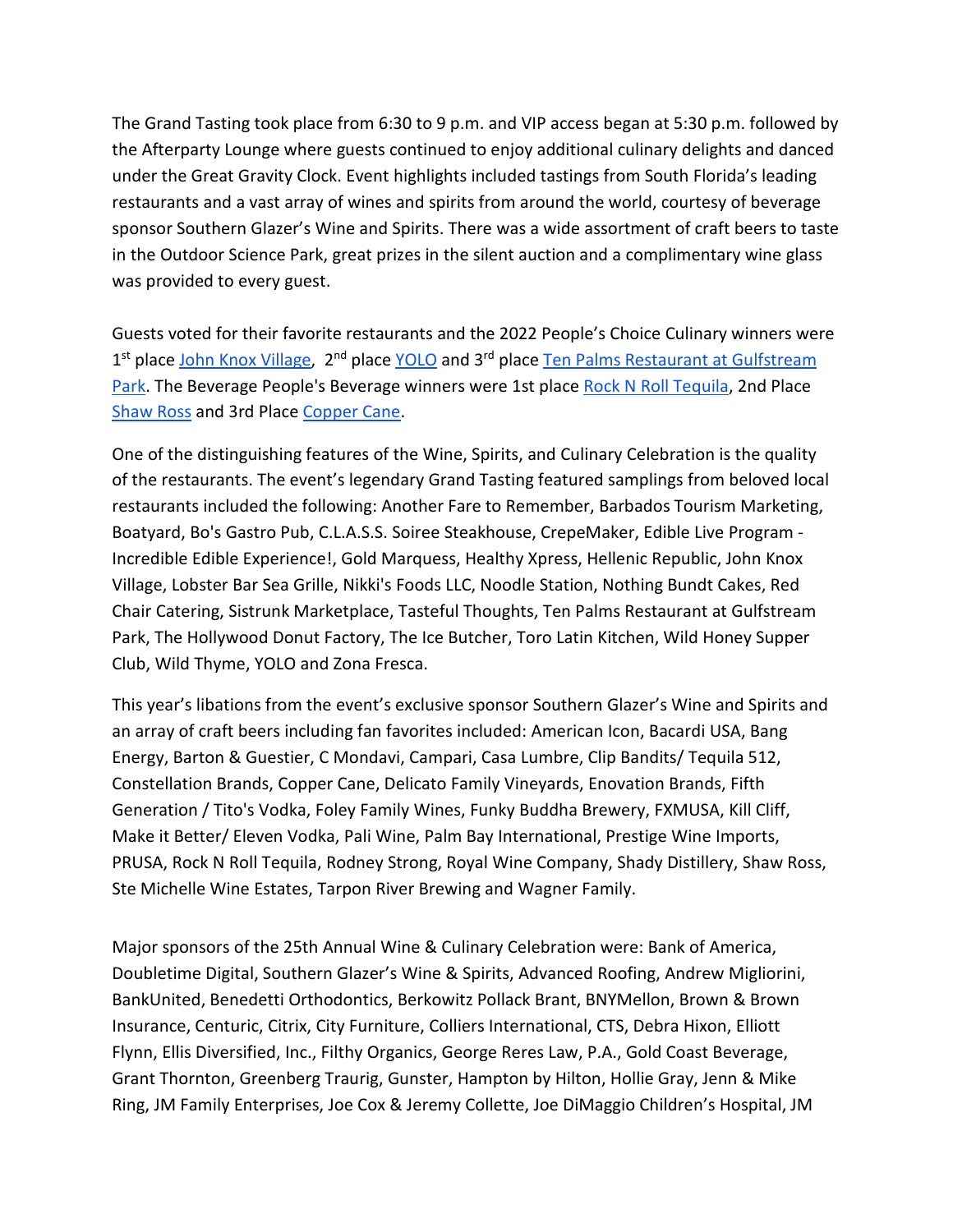Lexus, John Knox Village, J.P. Morgan, Leo Goodwin Foundation, Lifestyle Media Group, Lochrie & Chakas, PA, M. Austin & Christine Forman, MAD Studios, Maurice Davis, Merrill, Michael Kimmey, Moss Construction, M&T Bank, Northern Trust, PNC Bank, Republic Services, RV Retailer, LLC, Sheltair, Stiles Corporation, Truist, Wells Fargo, Yacht Sales International and Yelp.

#### **Photos (courtesy of MODS):**

<https://www.dropbox.com/sh/jqjmz92azi6tvo9/AAC98h7xm80tQUhb14F0QIRYa?dl=0>

### **Video (courtesy of Seer Studios):**

[https://www.dropbox.com/s/7ubbqopnq8hc502/25th%20Annual%20Wine%20Spirits%20an](https://www.dropbox.com/s/7ubbqopnq8hc502/25th%20Annual%20Wine%20Spirits%20and%20Culinary%20Celebration.mp4?dl=0) [d%20Culinary%20Celebration.mp4?dl=0](https://www.dropbox.com/s/7ubbqopnq8hc502/25th%20Annual%20Wine%20Spirits%20and%20Culinary%20Celebration.mp4?dl=0)

#### **ABOUT BANK OF AMERICA:**

Bank of America is one of the world's leading financial institutions, serving individual consumers, small and middle-market businesses and large corporations with a full range of banking, investing, asset management and other financial and risk management products and services. The company provides unmatched convenience in the United States, serving approximately 67 million consumer and small business clients with approximately 4,200 retail financial centers, approximately 16,000 ATMs, and award-winning digital banking with more than 54 million verified digital users. Bank of America is a global leader in wealth management, corporate and investment banking and trading across a broad range of asset classes, serving corporations, governments, institutions and individuals around the world. Bank of America offers industry-leading support to approximately 3 million small business households through a suite of innovative, easy-to-use online products and services. The company serves clients through operations across the United States, its territories and approximately 35 countries. Bank of America Corporation stock (NYSE: BAC) is listed on the New York Stock Exchange.

For more Bank of America news, including dividend announcements and other important information, [register](https://newsroom.bankofamerica.com/content/newsroom/email-subscription-form.html) for news email alerts.

## **ABOUT THE MUSEUM OF DISCOVERY AND SCIENCE (MODS):**

Founded in 1976 as the Discovery Center, today the Museum of Discovery and Science (MODS) is at the forefront of science education, innovation and exploration. MODS connects people to inspiring science. The Museum encompasses more than 150,000 square feet of interactive exhibits. This includes all of our permanent and traveling exhibits, as well as our outdoor Science Park. Families can enjoy super science shows and demonstrations, wild Creature Feature animal encounters, private experiences, mind-blowing Makerspace labs, cool camps,